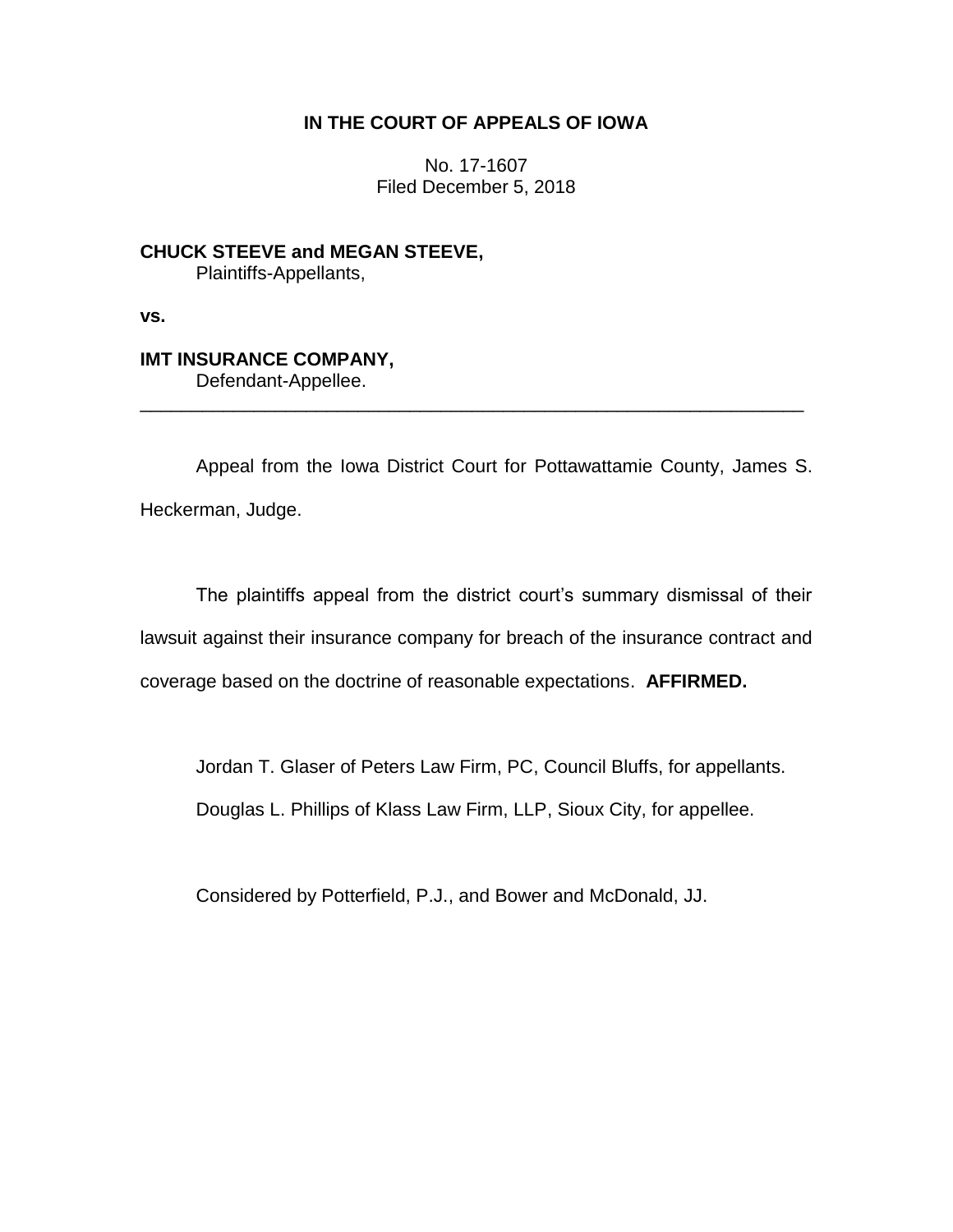#### **POTTERFIELD, Presiding Judge.**

Chuck and Megan Steeve appeal from the district court's summary dismissal of their lawsuit against IMT Insurance Company for breach of their insurance contract and coverage based on the doctrine of reasonable expectations. Under their breach-of-contract-claim, the Steeves argue the phrase "human force" is ambiguous and thus must be construed against IMT; there is a genuine issue of material fact regarding whether the plumbing failure was caused by "human forces"; and because there is a genuine issue of material fact regarding causation, this issue is not appropriate for summary judgment. Additionally, the Steeves maintain the district court erred in its refusal to apply the doctrine of reasonable expectations to their loss.

#### **I. Background Facts and Proceedings.**

The Steeves purchased a home in Council Bluffs, Iowa, in June 2015. They purchased insurance coverage for the home through IMT.

On Thursday, September 24, the area near the Steeves' home received approximately six inches of rainfall. The next morning, the Steeves noticed a loss of water pressure in their home. That same day, the area received another one and one-half inch of rainfall.

On September 27, after receiving some advice from friends regarding the reduced water pressure, Chuck began digging near their water well looking for a possible break in the water line. He located a broken pipe approximately six and one-half feet below the surface of the ground. The leaking water had caused the soil to erode, leaving a "cavern" approximately six feet in diameter.

2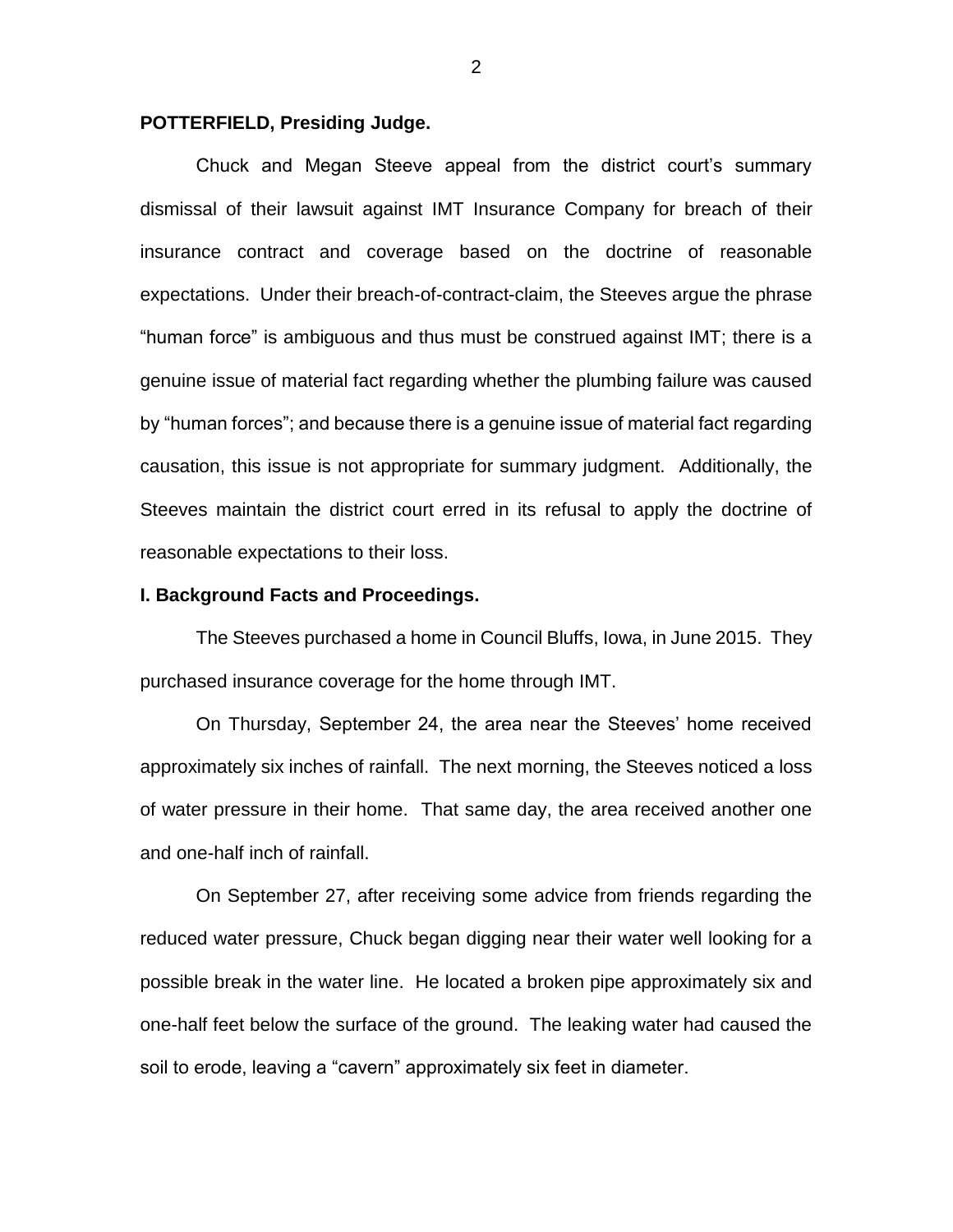Two days later, when Chuck came home from work, he noticed bricks were falling off the front of the home. The garage door appeared to be hanging at an angle and would not open. After walking around the home, Chuck noticed a crack in the home's foundation and an area of the roof that appeared to be separating from the rest of the home. The Steeves reported the damage to their insurance agent that night, and the insurance agent made an official claim on their behalf on September 30.

IMT sent an insurance adjuster to review the damage to the home on October 2, and a structural engineer visited the property one week later.

The structural engineer filed his first report with the insurance company on October 19. It opined, "Recent damage from foundation movements have occurred due to rain storms and coincident plumbing leak of the insured's well. Oversaturation of silty soils at the insured's property led to soil movements and the recent damage listed in [another section] in this report."

On October 27, a representative of IMT contacted the engineer and asked for "some clarification on the cause of the settling to this house." Specifically, IMT was interested in "looking to determine what portion of the settling, if any, has anything to do with the plumbing leak in the well in the front yard."

In response, the engineer filed an amended report. The amended report opined:

Recent damage from foundation movements have occurred due to rain storms and coincident plumbing leak of the insured's well. *While heavy rains contributed to saturating soils near the surface, oversaturation of the soils below ground surface near the building foundations occurred due to the plumbing leak at the insured's well.* Oversaturation of silty soils at the insured's property led to soil movements and the recent damage listed in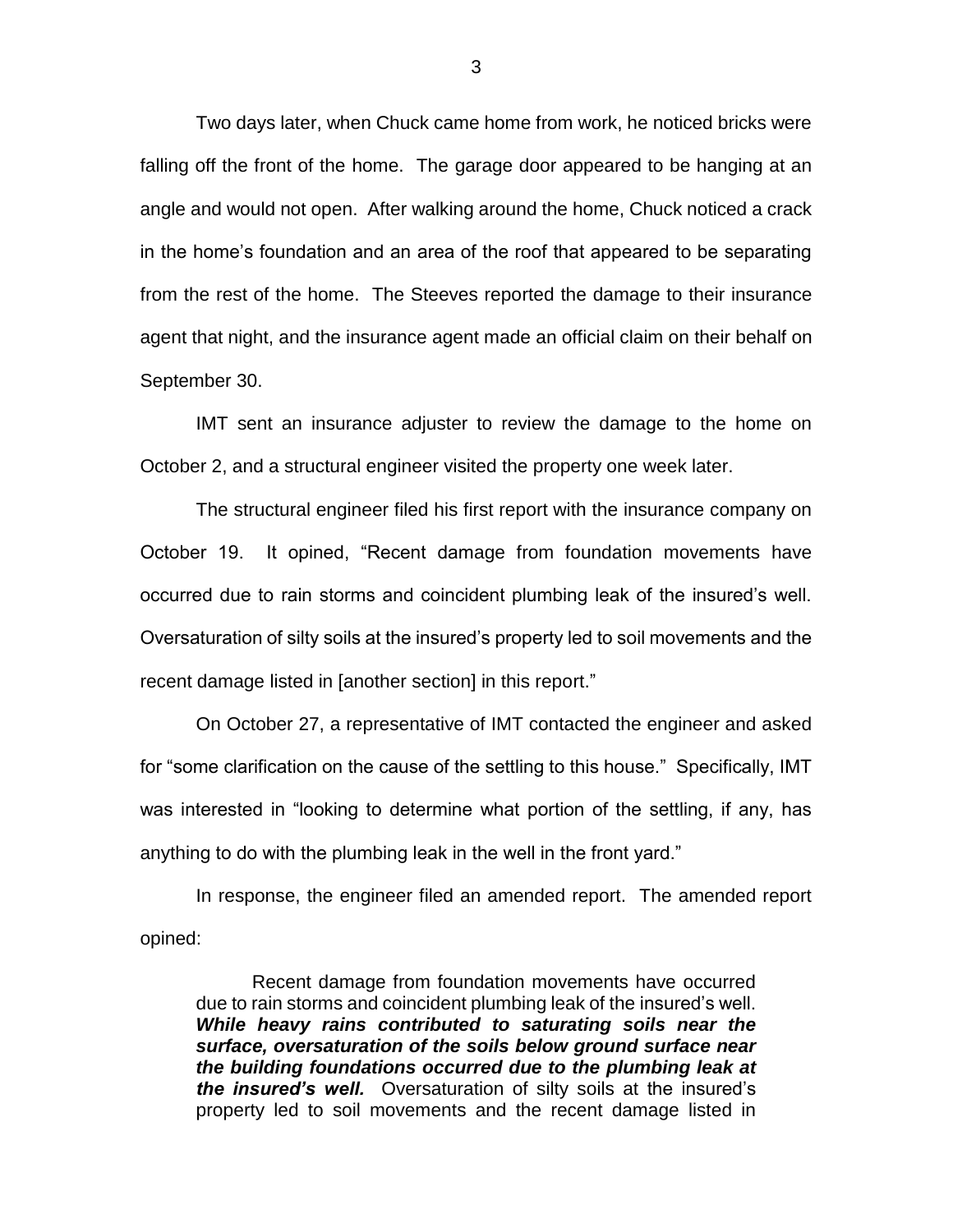[another section] in this report. *Damage related to the plumbing loss occurs across the front of the residence between the insured's well and the drainage ditch at west side of residence.* 

On November 16, IMT sent a letter to the Steeves informing them that it had completed its investigation and it understood that "[a] combination of the heavy rains and the plumbing leak caused portions of the foundation of [their] home to crack and settle into the ground." IMT then denied coverage for the claim, citing to the policy exclusions for earth movement and water damage. IMT provided the following rationale:

The cause of the settlement of your home was determined to be soil erosion that was caused by a combination of heavy rains and the subsequent leak in the well. As noted above, earth movement is specifically excluded regardless of whether the earth movement was caused by human or natural forces. Therefore, there is no coverage for this loss.

In August 2016, the Steeves initiated a lawsuit against IMT, alleging breach

of contract and coverage based upon the doctrine of reasonable expectations.<sup>1</sup>

IMT moved for summary judgment in July 2017. The company alleged the doctrine of reasonable expectations had no application because "[t]here is no evidence that IMT did or said anything to foster coverage expectations as it related to coverage for the incident that gives rise to this litigation" and the Steeves "cannot be heard to say that there was some provision in the policy which they did not understand; neither of them read the policy." Additionally, IMT asserted it could be decided as a matter of law there was no breach of the insurance contract because "the policy . . . provides that there is an exclusion for damage caused by

 $\overline{a}$ 

<sup>&</sup>lt;sup>1</sup> The Steeves originally also alleged the insurance company denied their claim in bad faith. That claim was abandoned by the Steeves during the summary-judgment proceedings and is not at issue on appeal.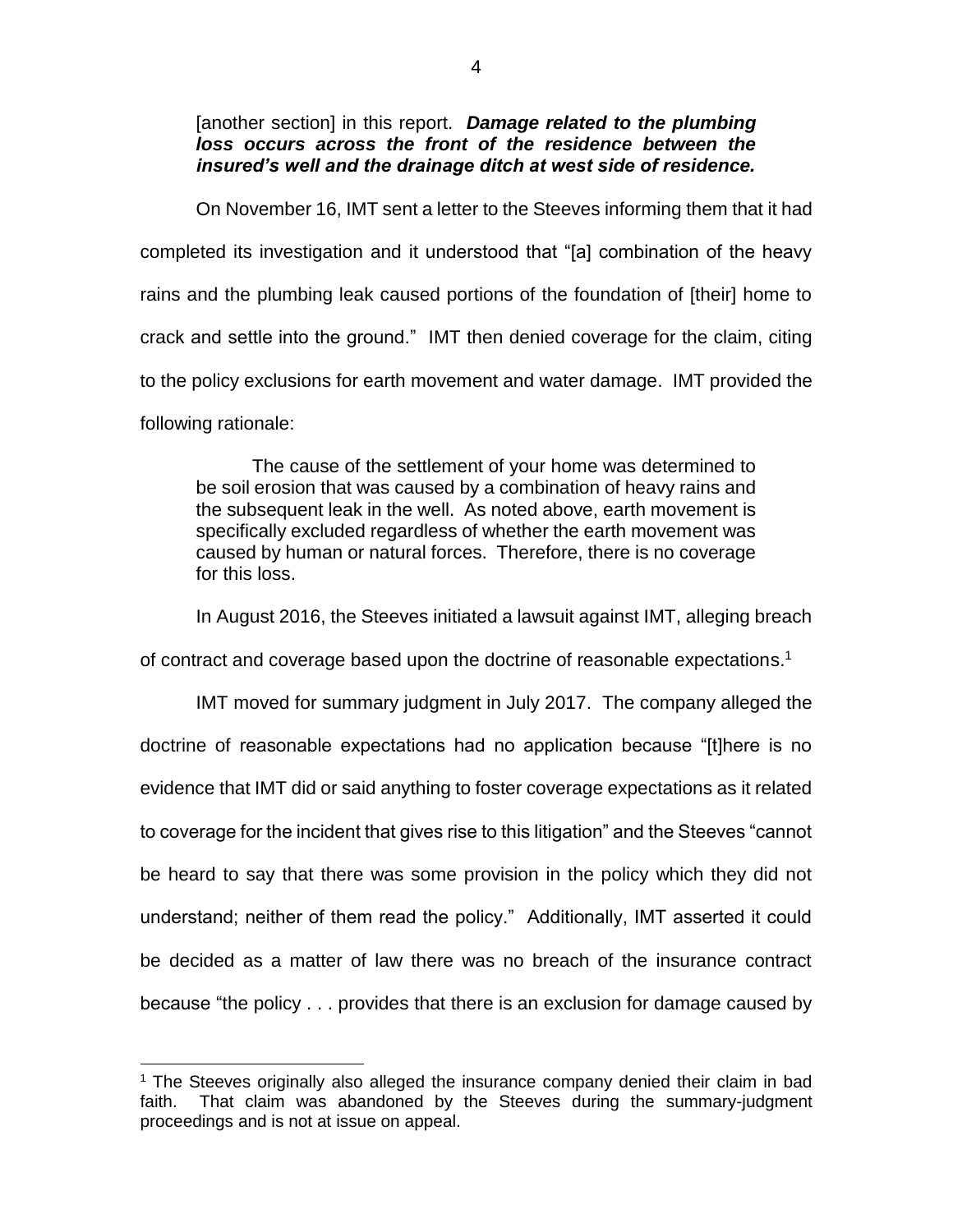earth movement (sinking, rising or shifting), caused by any human force or act of nature" and also "provides that losses due to earth movement are excluded, 'regardless of any other cause or event contributing concurrently or in any sequence to the loss.'" IMT relied upon the following facts:

The area around Plaintiffs' home experienced heavy rains. Shortly thereafter, Plaintiffs had a plumbing leak. Either the rain or the leak or some combination of the two resulted in oversaturation of the soil in front of Plaintiffs' home. This caused the ground around the house to shift, which, in turn, caused structural damage to the house.

The Steeves resisted, conceding that while earth movement "certainly happened," it was not clear the movement was "caused by a human or animal force if those terms are being used unambiguously." They also asserted that it was not an act of nature that caused the earth movement and cited to a letter provided by their own expert, who opined "that the break in the water service line is the proximate cause of the damage to the foundation at the Steeve residence." Additionally, they argued a jury should be allowed to determine if the doctrine of reasonable expectations applied.

Following an unreported hearing on the motion, the district court granted IMT's motion for summary judgment. The Steeves appeal.

#### **II. Standard of Review.**

We review summary judgment rulings for correction of errors at law. *Baker v. City of Iowa City*, 867 N.W.2d 44, 51 (Iowa 2015). "To obtain a grant of summary judgment on some issues in an action, the moving party must affirmatively establish the existence of undisputed facts entitling that party to a particular result under controlling law." *Nationwide Agri-Business Ins. Co. v. Goodwin*, 782 N.W.2d 465, 469 (Iowa 2010) (citation omitted).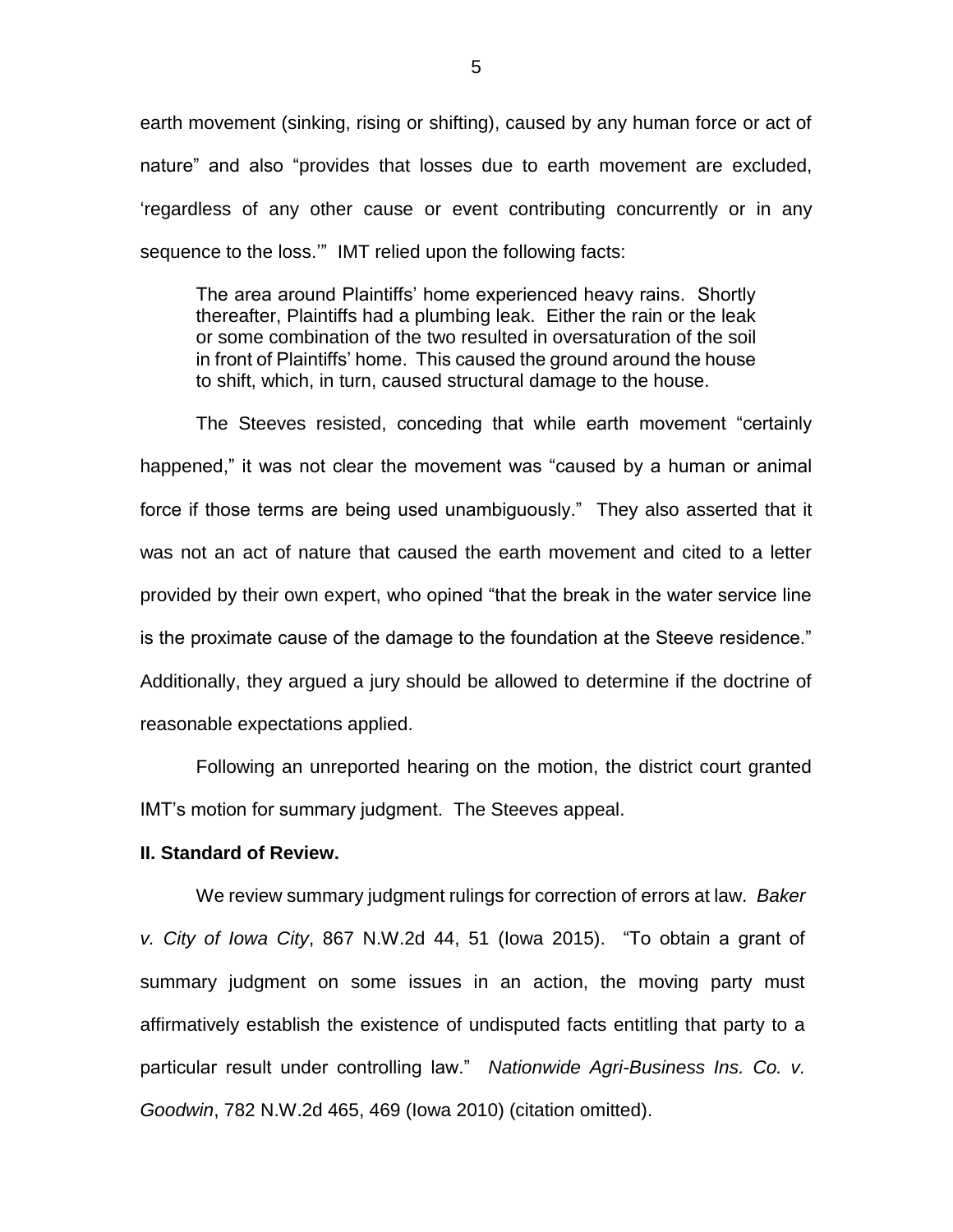**III. Discussion.**

### **A. Breach of Contract.**

The Steeves maintain IMT breached their insurance contract when it denied coverage for the damages following soil movement around their home. The insurance company responds the Steeves do not have a coverage for the loss due to an exclusion within their policy. In determining whether IMT breached the insurance contract when it denied coverage, we must consider the language of the insurance policy. *See Farm Bureau Life Ins. Co. v. Holmes Murphy & Associates, Inc.*, 831 N.W.2d 129, 133–34 (Iowa 2013) ("The controlling consideration in construction of insurance policies in the intent of the parties. We determine intent by what the policy itself says except in cases of ambiguity." (citation omitted)). "Policy interpretation is always an issue for the court, unless we are required to rely upon extrinsic evidence or choose between reasonable inferences from extrinsic evidence." *Boelman v. Grinnell Mut. Reinsurance Co.*, 826 N.W.2d 494,

501 (Iowa 2013).

Here, the relevant policy language provides that it does not

insure for loss caused directly or indirectly by any of the following. Such loss is excluded regardless of any other cause or event contributing concurrently or in any sequence to the loss.

2. Earth Movement.

Earth Movement means:

a. Earthquake, including land shock waves or tremors before, during or after a volcanic eruption;

b. Landslide, mudslide, or mudflow;

c. Subsidence or sinkhole; or

d. Any other earth movement including earth sinking, rising or shifting:

caused by or resulting from human or animal forces or any act of nature unless direct loss by fire or explosion ensues and then we will pay only for the ensuing loss.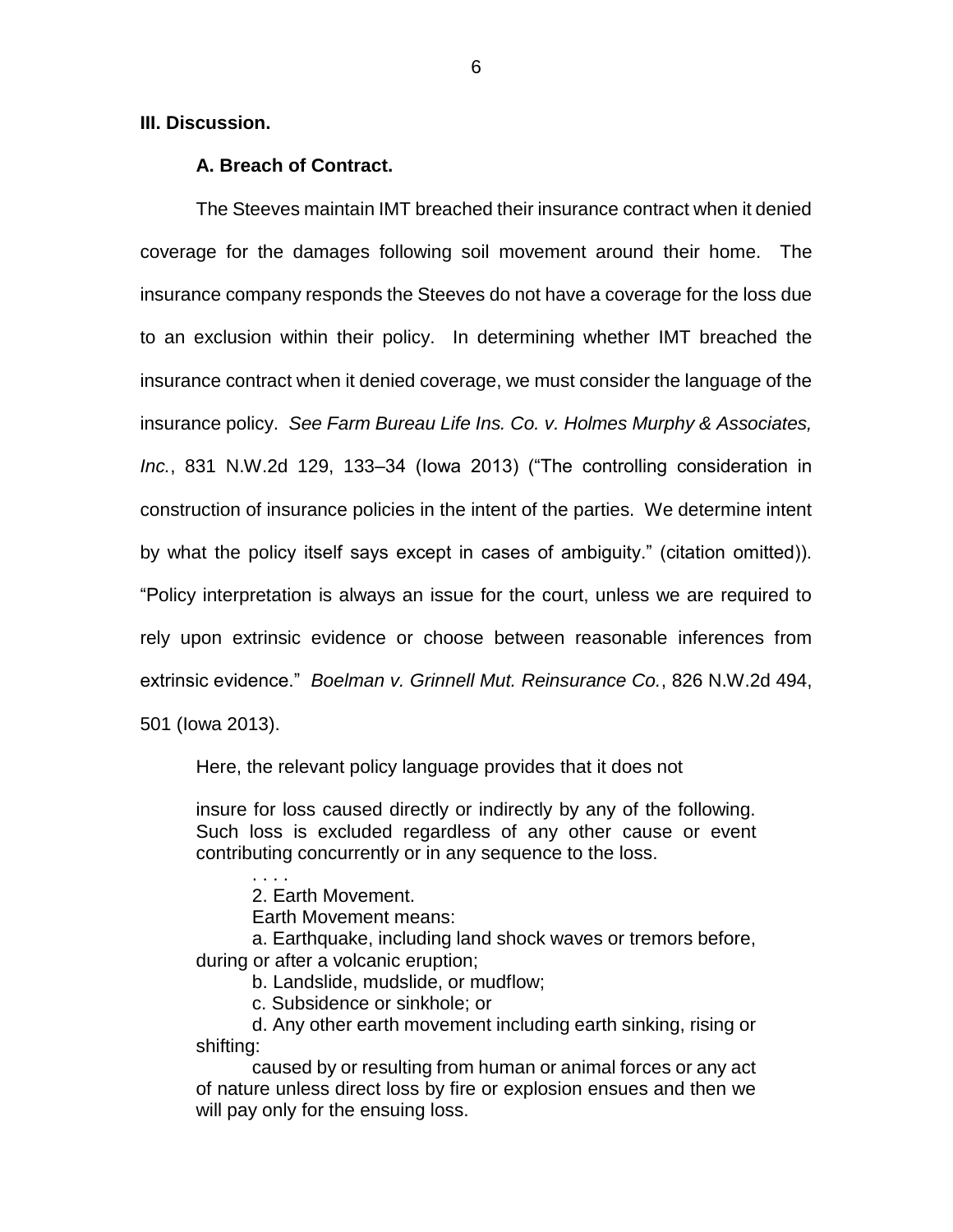In considering whether the exclusion applies here, both parties and the district court have focused on subsection (d) of the earth movement exclusion—"[a]ny other earth movement including earth sinking, rising or shifting." The Steeves do not dispute the damages to their home were caused by earth movement. Rather, they argue that the earth movement was caused by the leaking pipe rather than the excessive rain. IMT conceded that the earth movement was caused by either the excessive rain, the leaking pipe, or a combination of the two. However, the company argued, and the district court agreed, that whether the earth movement was caused by the rain or the leaking pipe was immaterial because both fell within the exclusionary language.

The district court found, and we agree, that the "policy provides that losses due to earth movement are excluded, '*regardless of any other cause or event contributing concurrently or in any sequence to the loss*.'" The district court concluded it was immaterial whether the earth movement was a result of the broken pipe or the rainfall or both since the cause of the earth movement is not the critical issue under the policy language. In order to survive summary judgment, the Steeves had the burden to establish the possibility of a different, nonexcluded cause for the damages to their home. *See Bradshaw v. Wakonda Club*, 476 N.W.2d 743, 745 (Iowa 1991) ("The party resisting a motion for summary judgment must set forth specific facts showing there is a genuine issue for trial."). They failed to do so.

Because the cause of the earth movement is not a necessary consideration in determining whether the exclusion applied and because the Steeves failed to

7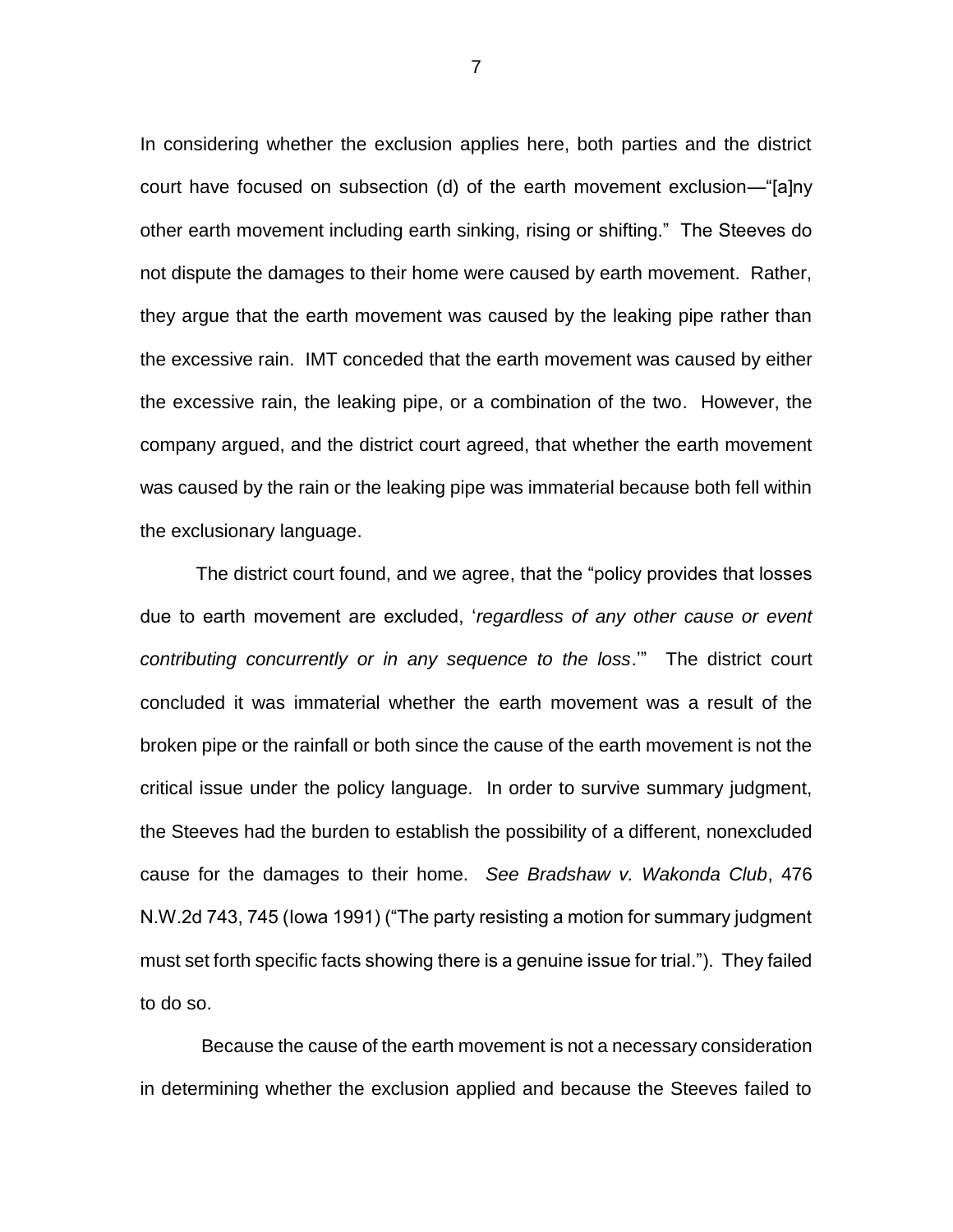provide evidence of any other cause of the damages to their home, IMT is entitled to summary judgment on the breach-of-contract claim.

#### **B. Doctrine of Reasonable Expectations.**

Next, we consider whether summary dismissal of the Steeves' claim for coverage based on the doctrine of reasonable expectations was proper.

The doctrine of reasonable expectations is applicable "if the exclusion (1) is bizarre or oppressive, (2) eviscerates terms explicitly agreed to, or (3) eliminates the dominant purpose of the transaction." *Farm Bureau Mut. Ins. Co. v. Sandbulte*, 302 N.W.2d 104, 112 (Iowa 1981). "Reasonable expectations giving rise to the application of the doctrine may be established by proof of the underlying negotiations or inferred from the circumstances." *Id.* "[A]s a prerequisite to the applicability of this doctrine, the insured must prove 'circumstances attributable to the insurer that fostered coverage expectations' or show that 'the policy is such that an ordinary layperson would misunderstand the coverage.'" *LeMars Mut. Ins. Co. v. Joffer*, 574 N.W.2d 303, 311 (Iowa 1998) (citation omitted).

The district court ruled that the insurance company was entitled to judgment as a matter of law because the undisputed evidence showed that neither Chuck nor Megan read the policy before they purchased it and Megan—who spoke with the insurance agent before purchasing—never discussed coverage for plumbing leaks. The court concluded:

There is no evidence that IMT did or said anything to foster coverage expectations as it relates to coverage for the incident that gives rise to this litigation. [The Steeves] cannot be heard to say that there was some provision in this policy which they did not understand; neither of them read the policy.

8